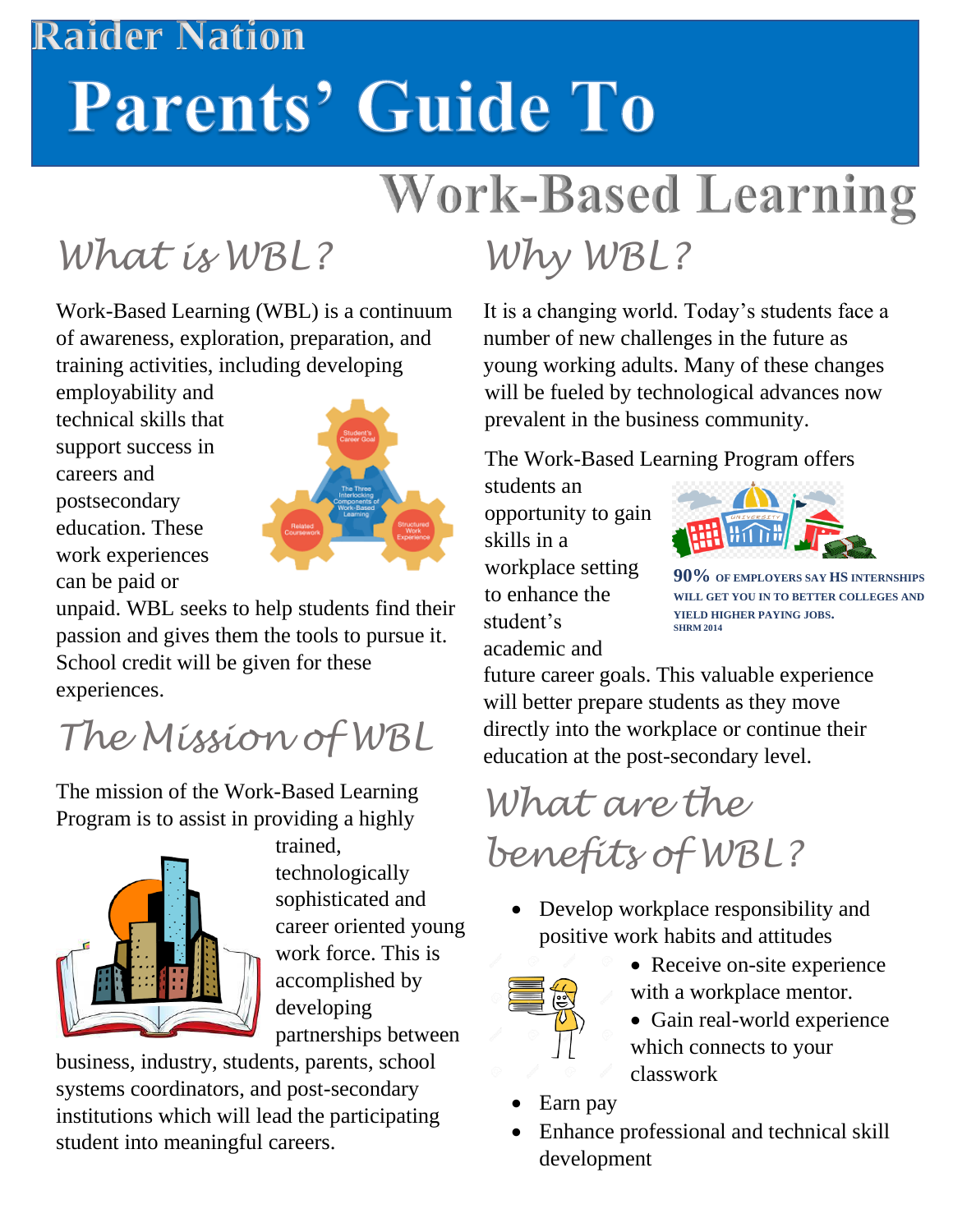#### PARENTS' GUIDE TO WORK-BASED LEARNING

- Enjoy a flexibly class schedule
- Build a more competitive and compelling resume
- Earn credit in your chosen pathway of study
- Receive a unit of school credit for each release period
- Works wonderfully with dual enrollment schedule



### *In What Areas Can Students Work?*

In the state of Georgia, there are 17 career cluster areas in which students can gain educational coursework. Of the 17, West Laurens High offers 10 of those clusters.



Agriculture, Food, & Natural **Resources** 



Architecture & Construction

Business Management & Administration



Education & Training



Government & Public Administration THUT



Health Science



Human Services



- Information Technology
- $\mathbb{Z}$ Law, Public Safety, Corrections, & Security
	- Science, Technology, Engineering, & Math



Transportation, Distribution, & Logistics

### *How are Students Graded?*

The on-the-job experience WBL affords its students is the most visible piece of the program; however, it is not the only aspect of the course. Students will learn employability

skills (soft skills) through a variety of means through monthly assignments. Also, students are responsible for complying with daily



procedures, completing short but meaningful journal assignments, submitting time/wage sheets monthly and will be evaluated by supervisors/mentors. Grades are recorded in Aspen.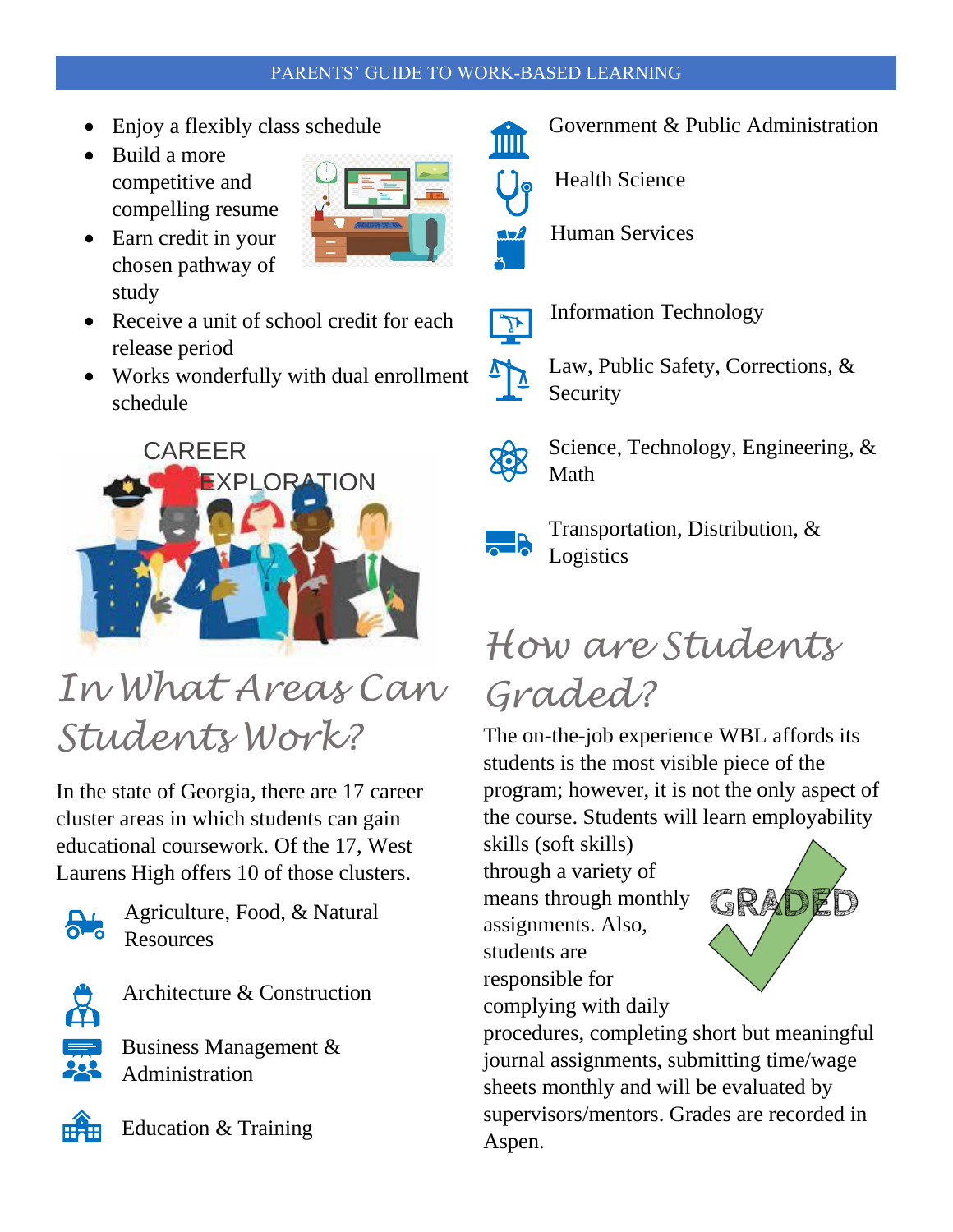### *Program Expectations*

### *Students*

WBL is a unique opportunity all students can benefit from. Due to the off-campus nature, it is imperative that ALL students comply with ALL rules and guidelines to remain in the program. Failure to do so will result in disciplinary action and possible removal from WBL. To get the maximum benefit from the program, students are expected to

- Report to work everyday as scheduled by the employer
- Sign in/out everyday with the coordinator
- Notify the employer AND the coordinator ASAP if absences cannot be avoided



• Leave school campus during the

WBL release period promptly unless prior approval has been given by the coordinator to stay

- Schedule all appointments outside of the WBL release period
- Complete all monthly assignments on time
- Return all paperwork completed and on time
- Communicate all changes in work schedules with coordinator
- Consult with coordinator before changing jobs or placements. Speak with

the coordinator if there is a problem at work before quitting. I can help. Under no circumstance should you just stop attending

- Remain employed for the entirety of the semester/school year. Temporary exceptions exist, speak to your coordinator.
- If you are terminated for any reason, you MUST let your coordinator know immediately
- Sign up for Remind, join Google Classroom and have notifications on
- Comply with all policies of the workplace in a professional manner

#### *Parents*

- Encourage your child to handle moderate issues with supervisors and coordinator before getting involved
- Monitor student grades in Aspen as an observer
- Understand work schedules are set by the employer. Students may report at different times from their WBL release period but still must leave school as scheduled
- Understand your student's conduct may impact WBL's ability to use his/her placement site as a site for students in the future. Please remind them they represent you, WBL, and WLHS.
- Read and understand all paperwork given to you and your child. Contact your coordinator with questions